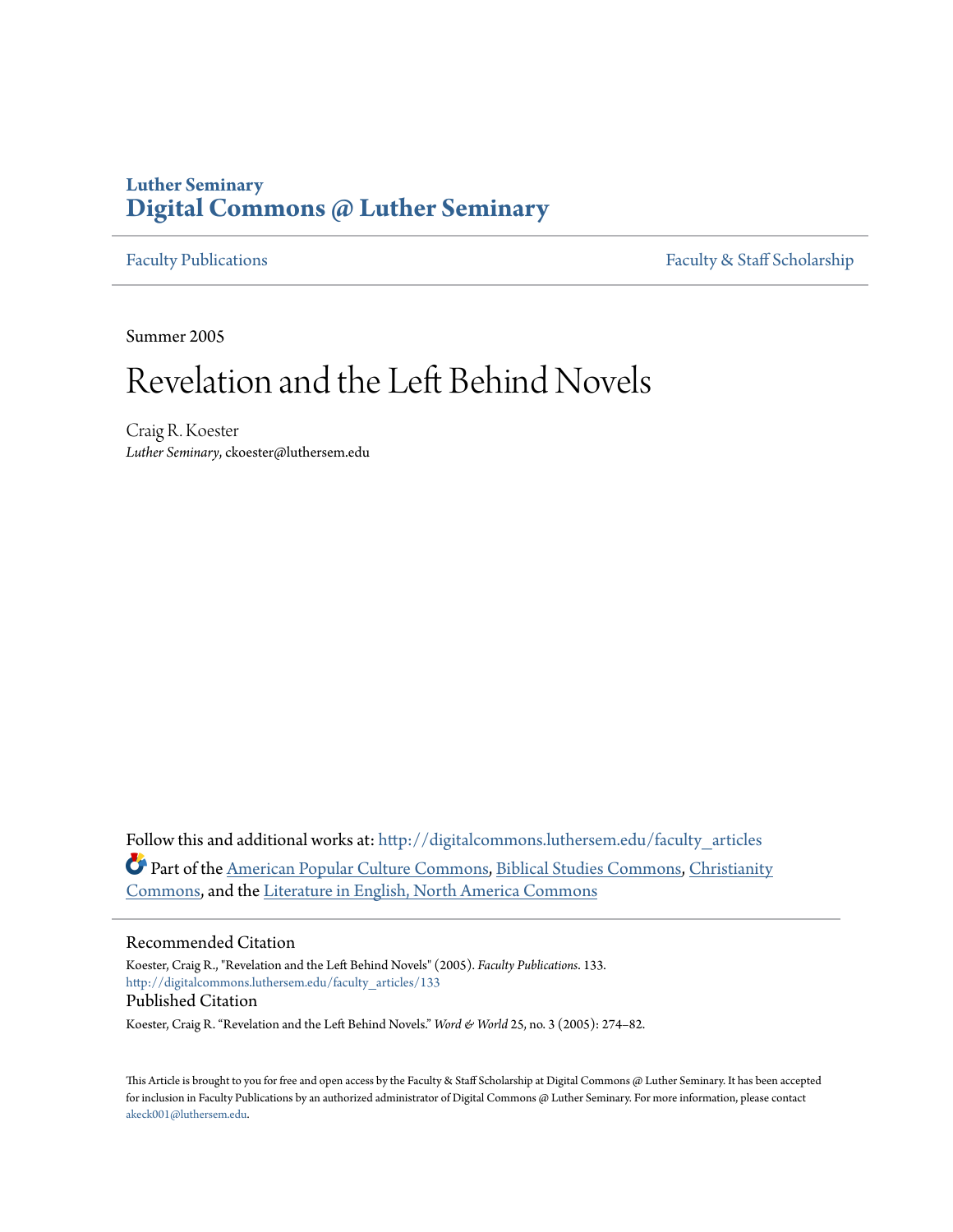*Word & World Volume 25, Number 3 Summer 2005*



# Revelation and the *Left Behind* Novels

## CRAIG R. KOESTER

n one cataclysmic moment, millions around the globe disappear. Vehicles, **"** suddenly unmanned, careen out of control. People are terror stricken as loved ones vanish before their eyes," and as "devastating as the disappearances have been, the darkest days may lie ahead." These words, which appear on the back cover of the novel *Left Behind* by Tim F. LaHaye and Jerry B. Jenkins, helped launch one of the most successful fictional series of recent decades.<sup>1</sup> In the pages of the *Left Behind* books, readers encounter insidious schemes in the United Nations, conspiracies to take over the world's economy, threats of global terror, and subplots tracing the lives and loves of the heroes and heroines—all unfolding to a biblical beat. Having sold tens of millions of copies, the twelve novels in the series have shaped the way many think about Scripture, the Christian faith, and the future. If devotees often embrace the novels uncritically, critics frequently dismiss them out of hand. Therefore, our task here is to consider the theological and biblical basis of the novels and the nature of their appeal, to offer a critique of their approach, and to ask what mainline churches might learn from this phenomenon.

1 The first novel in the series is *Left Behind* (Wheaton, IL: Tyndale House, 1995). The twelfth volume is*Glorious Appearing: The End of Days*, published in 2004. Volumes cited in this article include *Tribulation Force: The Continuing Drama of Those Left Behind* (1996) and *The Mark: The Beast Rules the World* (2000).

*The* Left Behind *novels appeal because they affirm God's control of history in the face of violence and moral decay. Our challenge is to be* more *biblical than* Left Behind*, not less biblical—to hear Revelation's call to persevere in the face of evil and to trust in the final victory of God and the Lamb.*

274 Copyright © 2005 by Word & World, Luther Seminary, Saint Paul, Minnesota. All rights reserved.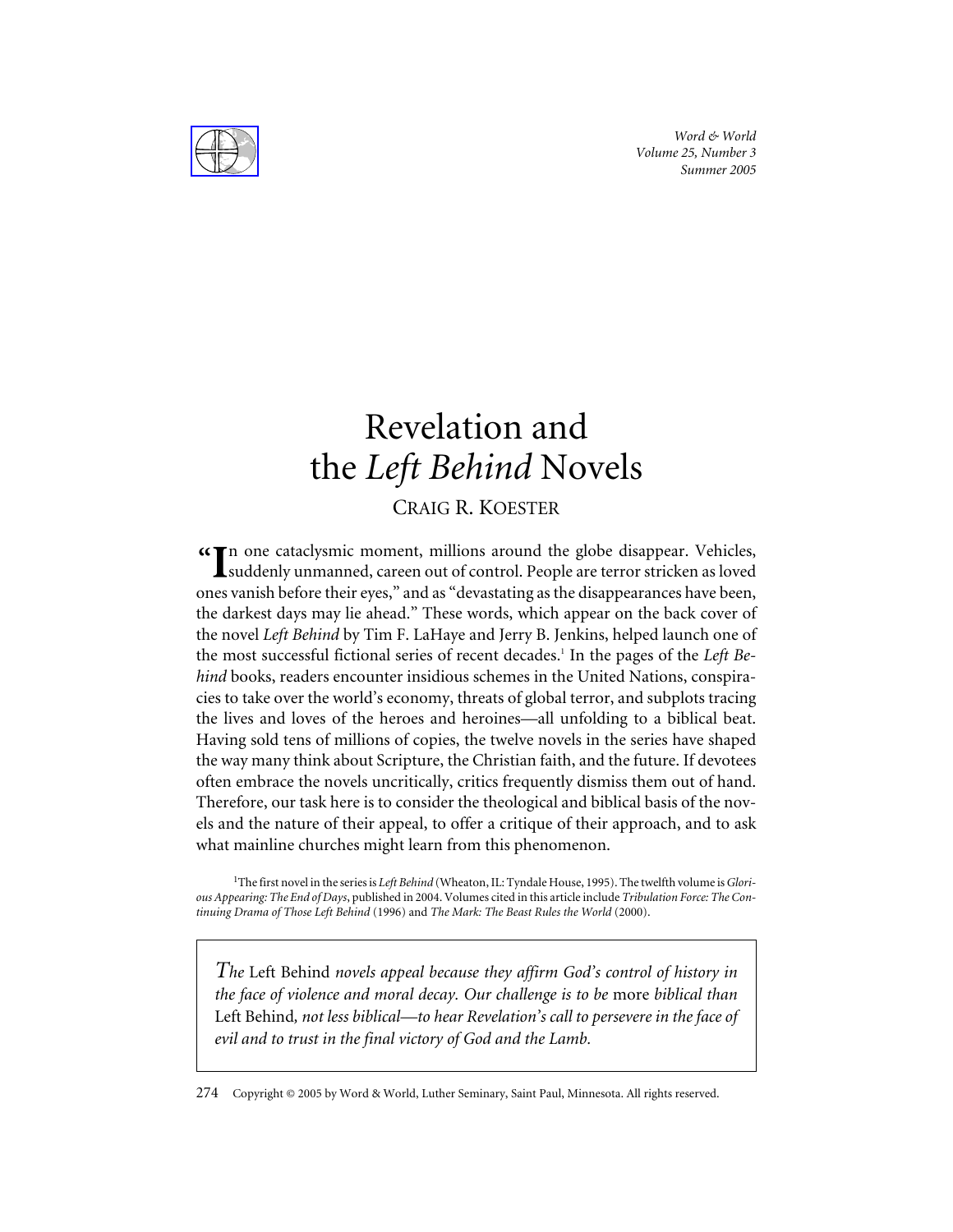#### **UNDERSTANDING** *LEFT BEHIND*

Most people assume that the *Left Behind* novels simply follow the message of the book of Revelation, and the popular press reinforces this impression by dubbing the authors "The New Prophets of Revelation" (*Newsweek* cover, May 24, 2004). The novels, however, are actually based on a theological system that was developed in the early 1800s by a British writer named John Nelson Darby (1800– 1882), who wove verses from various parts of the Bible into a scenario of the coming end of the age. His views were popularized in the study notes that Cyrus Scofield included in *The Scofield Reference Bible*, first published in 1909. Later, Hal Lindsey's *The Late Great Planet Earth*, which appeared in 1970, linked the biblical texts used in Darby's system to current newspaper headlines, giving readers the impression that Scripture had predicted the dominant political trends of the Cold War. The *Left Behind* novels, which began appearing in 1995, present Darby's system through the medium of fiction.

### *"one key assumption of this system is that biblical prophecy is 'history written in advance'"*

One key assumption of this system is that biblical prophecy is "history written in advance" (*Left Behind*, 214). Scripture is understood to foretell coming events, so that what believers now read about in the Bible, the general public will eventually read about in the newspaper (*Tribulation Force*, 175). The catch is that no single book of the Bible contains the entire script, and verses from various parts of the Bible must therefore be joined together like the pieces of a jigsaw puzzle so that people can see the whole picture. The result is a theological system known as premillennial dispensationalism. The term "dispensationalism" refers to the idea that all of time can be divided into separate periods known as dispensations. The present dispensation spans the time between the first and second comings of Christ, and the next great dispensation will be the millennium, the thousand-year period of peace on earth in which Israel is supposed to be foremost among earth's nations. Since the authors of *Left Behind* insist that Christ must return *before* the millennium begins, they are called *pre-*millennialists.<sup>2</sup>

The system assumes that the dominant line of biblical prophecy must be fulfilled in the national history of the Jewish people. A key passage is Gen 15:18, which promises Abraham's descendants a kingdom that will stretch "from the river of Egypt to the great river, the Euphrates." Dispensationalists recognize that the Old Testament tells of Israel establishing a kingdom in Canaan, but insist that after the Jewish people rejected Christ in the first century A.D., God temporarily stopped ful-

 $^{2}$ By way of contrast, those who expect Christ to return after the millennium are postmillennialists and those whose eschatological systems do not include a millennium are amillennialists. See Stanley J. Grenz, *The Millennial Maze: Sorting Out Evangelical Options* (Downers Grove, IL: InterVarsity, 1992).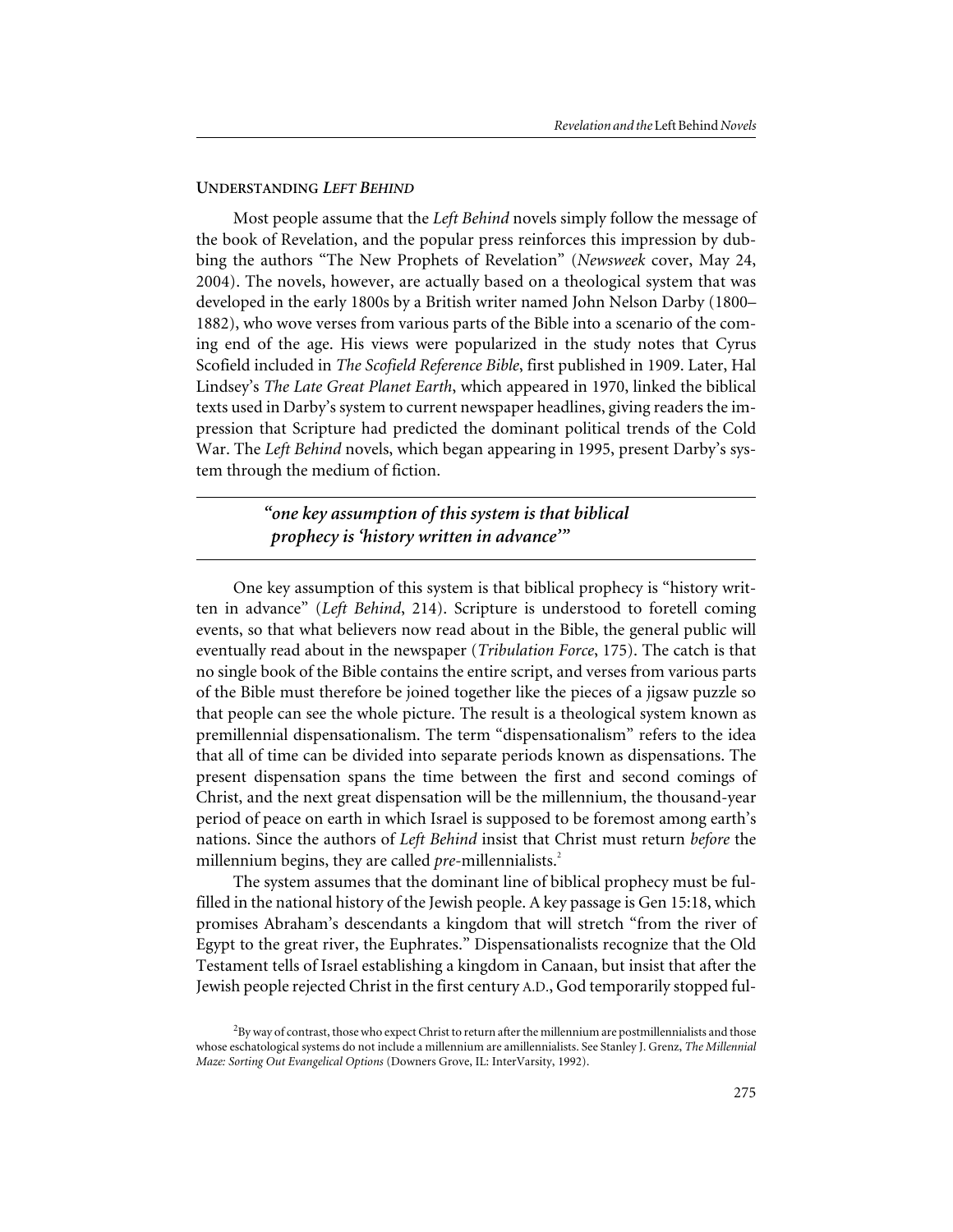filling his promises concerning the land. A church made up largely of Gentiles came into existence, but dispensationalists believe that in the future the church will be mysteriously taken up to heaven. Once this occurs, God will fulfill his promise to establish Israel's dominance among the nations. Because of this perspective, dispensationalists are keenly interested in discerning how the modern state of Israel might be a sign of the end times.

A passage that dispensationalists use to determine God's timeline is Dan 9:20–27, which describes a period of seventy weeks of years (a "week" of years equals seven years). According to the system, all but one of these seven-year periods elapsed prior to the time of Christ. Then, in the first century A.D., after Jesus had been crucified and the Romans had destroyed the temple, God stopped the clock of prophecy with just one seven-year period remaining. God's action can be compared to that of a referee at a basketball game, who stopped the clock with just seven seconds left. People have gone about their activities for the past two thousand years much as players and spectators do during a time-out in a basketball game, waiting for the clock to start so that the game can be played out. This means that all of time from the first century to the present lies in the gap between Dan 9:26 and 9:27.

> *"proponents of Darby's system insist that Paul speaks of Christ returning to snatch the faithful up from the earth before the beginning of the great tribulation"*

The signal that the clock of prophecy is about to start moving again is expected to be the rapture, which refers to Christians being caught up to heaven. The idea is not derived from Revelation but from 1 Thess 4:17, where Paul speaks of Christ returning and believers being caught up to meet him in the air. Most interpreters understand that Paul refers to Christ's second coming at the end of time, but proponents of Darby's system insist that Paul speaks of Christ returning to snatch the faithful up from the earth *before* the beginning of the great tribulation that will conclude this phase of history. In the novels those who are raptured vanish bodily, leaving only unbelievers and halfhearted Christians to face the horrors of the tribulation. Dispensationalists point out that the word "church" appears often in Rev 1:1–3:22, then it vanishes until 22:16. Just as the word vanishes, they argue that the church itself will vanish during the tribulation. Although Revelation refers to "saints" being afflicted on earth during the tribulation, the *Left Behind* view is that these "saints" are people who come to faith *during* the tribulation, not those who had sincere faith before it.

A central figure during the tribulation is expected to be a world leader known as the antichrist (1 John 2:18), the man of lawlessness (2 Thess 2:3–4), and the beast (Rev 13:1–8). In the novels the antichrist is Nicolae Carpathia, a talented politician from Romania, who uses visions of global peace and harmony to manipulate the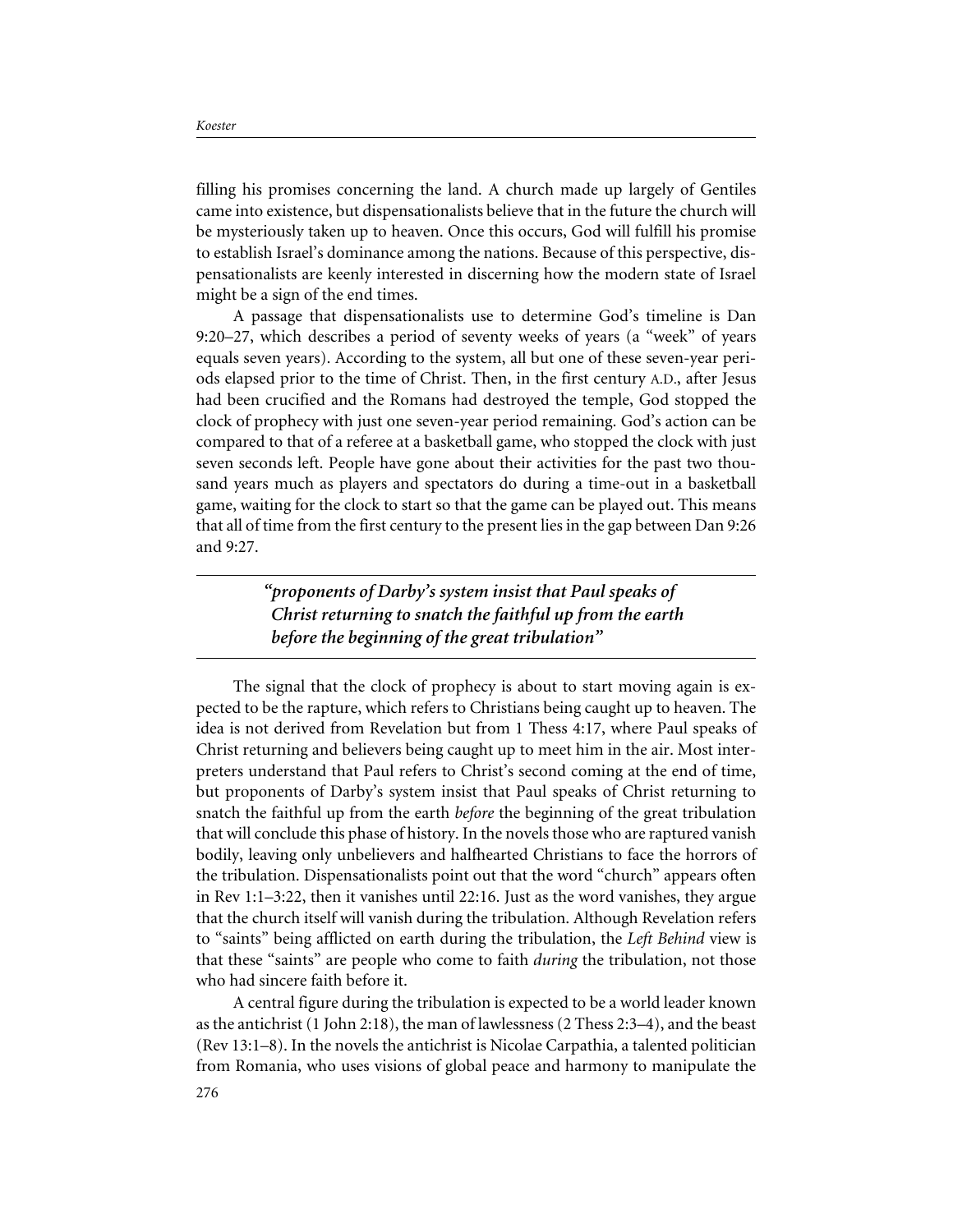United Nations into creating a world government under his control. By enticing nations into adopting a unified monetary system, the antichrist also positions himself to dominate the world's economy. All people wishing to conduct business transactions will be forced to use the mark of the antichrist, which includes the number 666 (Rev 13:18). Some have assumed that the number will be something like a credit card number or the universal product codes, but the *Left Behind* novels picture the antichrist injecting a biochip under every person's skin (*The Mark*, 204–205).

A new global religion will support the antichrist's policies. This new religion is the great harlot of Rev 17:1–18, whose agents will seduce and compel people into joining the Global Community of Faith. Blending the elements of all religions into one ideology, people will be expected to profess, "God is in all and above all and around all. We are God" (*Tribulation Force*, 275). Since Rev 17:9 pictures the harlot on seven hills, recalling the seven hills of Rome, dispensationalists have usually linked the apostate religion with Roman Catholicism and its blending of belief systems with the World Council of Churches, the precursor to the harlot. The removal of true Christians from earth through the rapture opens the way for a rapid expansion of this new faith, although God does provide those left behind with an opportunity to learn the truth by sending two prophets to bear witness in Jerusalem (11:1–13). These prophets, named Moishe and Eli in the novels, will convert 144,000 Jews to Christianity (7:1–8; 14:1–5), and this group will bring innumerable people of other nations to faith (7:9–17; *Left Behind*, 325, 346).

The tribulation is expected to last for seven years, the final "week" of years mentioned in Dan 9:27. During its first half, Israel will make a diplomatic covenant with the antichrist, thinking that this will provide the peace and security needed to rebuild the temple in Jerusalem (*Left Behind*, 353). After three and a half years, however, this will prove to be a "covenant with death" (Isa 28:15) that will bring a "time of trouble for Jacob" (Jer 30:7), for the antichrist will doublecross the Jews by defiling the temple and making true sacrifice cease (Matt 24:15; Dan 9:27).

The battle of Armageddon is expected to conclude the tribulation. Dispensationalist writers offer varying scripts for the battle, depending on how they piece together biblical texts. The *Left Behind* authors expect the armies of the antichrist to assemble at Armageddon, the place of Megiddo in northern Israel (Rev 16:12–16; cf. Joel 3:9–11). Early in the conflict the city of Babylon is destroyed (Isa 13–14; Jer 50–51; Rev 17–18), Jerusalem falls (Mic 4:11–5:1; Zech 12–14), and the antichrist's armies gather at Bozrah east of the Jordan River (Jer 49:13–14; Mic 2:12). At this point, however, God restores Israel (Ps 79; Isa 64; Hos 6), and Christ returns to battle God's enemies from Bozrah to the Valley of Jehoshaphat near Jerusalem (Isa 63:1–3; Jer 49:20–22; Joel 3:12–13; Zech 14:12–15), where he makes a victory ascent on the Mount of Olives, leaving carnage on the battlefield (Joel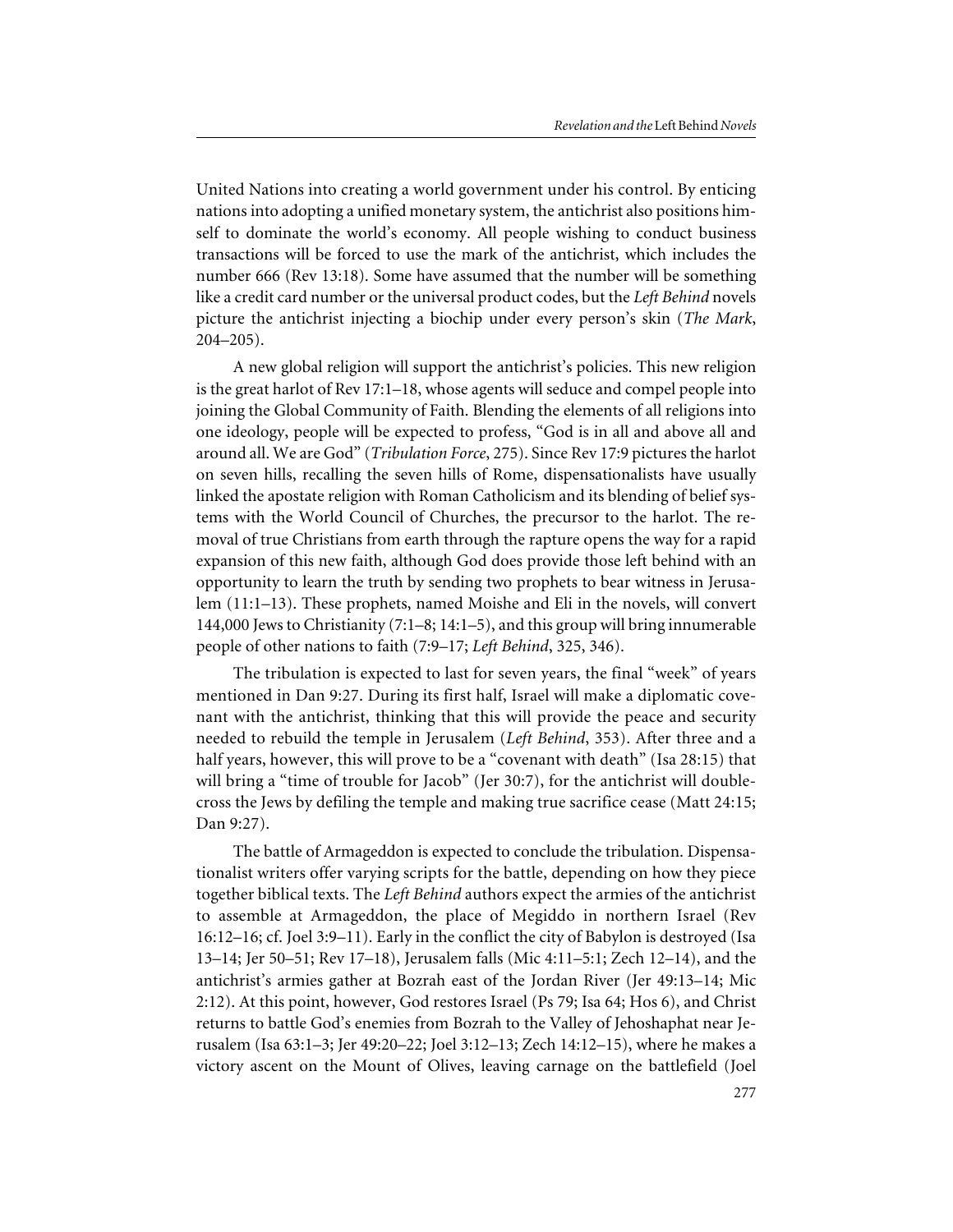3:14–17; Zech 14:3–5; Rev 19:11–21). After this, the millennial kingdom can begin  $($ Rev 20:1–6).<sup>3</sup>

#### **THE APPEAL OF THE** *LEFT BEHIND* **SYSTEM**

The view of the future presented above appeals to many because it affirms that God is sovereign despite ominous world conditions.<sup>4</sup> Tapping into a deep sense that the present age is sliding inexorably into violence and moral decay, the *Left Behind* novels offer help in coping with a world in which weapons of mass destruction can annihilate civilization, while advances in communications and computer science aid networks of global terror and make surveillance and manipulation of public opinion more feasible for those in power. In the face of these threats, *Left Behind* assures readers that God's purposes will be carried out, step by step, according to the script that has been pieced together from various verses of Scripture. If war seems inevitable, the prophets warned that war would come. The uninitiated may think that the world is spinning out of control, but the faithful can see things unfolding according to God's plan.

> *"***Left Behind** *assures readers that God's purposes will be carried out, step by step, according to the script that has been pieced together from various verses of Scripture"*

The novels also provide for personal salvation. God may have determined that the world must undergo devastating events, but individuals can change their own futures by coming to faith. Those who accept the Christian message now will be raptured up to heaven and escape the horrors of the end times. People cannot change the world, but they can believe in God and they can try to bring others to faith in the hope that many will be spared. The world situation is like that of a coastal city that has been warned of the approach of a major hurricane. Forecasters can see that the storm will progress along a certain path, which will not change. Therefore, they warn residents to move quickly to safety before the storm hits. The coming of the storm is inevitable, but only those who stubbornly ignore the warnings must experience its fury.

A theme in *Left Behind* is the victory of the common Christian over the secular elites that dominate public life. The novels show that simple believers, who know the biblical script, are far better informed about global developments than the commentators on television. Readers who identify with the main characters find it appealing to have inside knowledge of God's activities, while watching the

<sup>3</sup> See Tim F. LaHaye and Jerry B. Jenkins, *Are We Living in the End Times?* (Wheaton, IL: Tyndale House, 1999) 228–229; Tim F. LaHaye, *Revelation Unveiled* (Grand Rapids: Zondervan, 1999) 255–256; Tim F. LaHaye and Thomas Ice, *Charting the End Times* (Eugene, OR: Harvest House, 2001) 63–64.

<sup>4</sup> See the analysis in Paul Boyer, *When Time Shall Be No More: Prophecy Belief in Modern American Culture* (Cambridge, MA: Belknap Press of Harvard University Press, 1992) 293–324.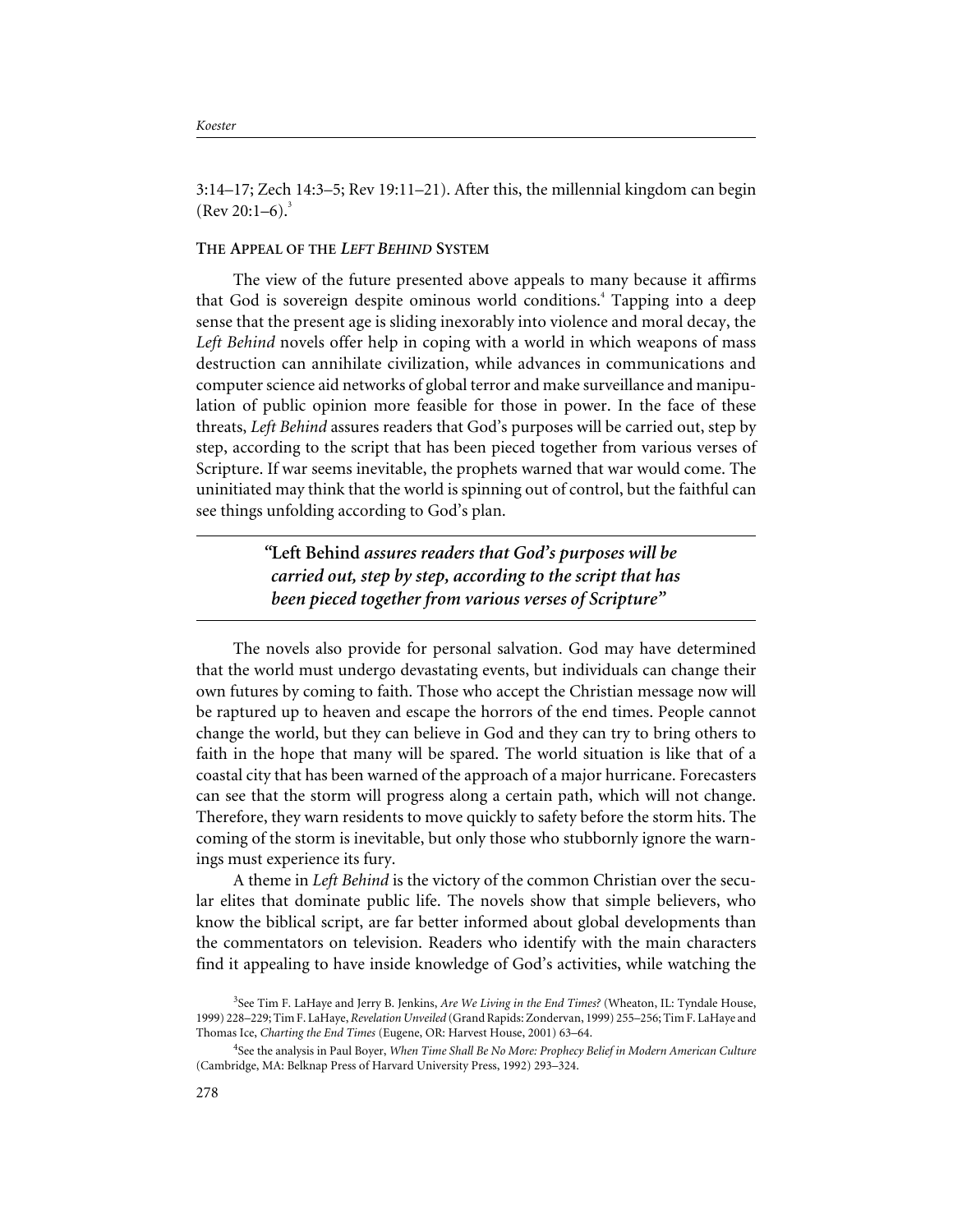would-be experts showing that they are clueless about the meaning of events like the disappearance of millions of believers from the world. The overly educated are duped by the forces of evil, while the simple believer sees the truth.

Finally, the theological system used by the novels invites speculation about the future but allows people plenty of room to alter their views as situations change. Outlining their approach in their book *Are We Living in the End Times?* La-Haye and Jenkins reject setting dates for Christ's return, but insist that "our generation has more reason than any before us to believe that He [Christ] could come in our lifetime" (23–24). When they wrote the book in 1999 they speculated that Saddam Hussein "could well be" the forerunner of the antichrist (142), but since this was only a suggestion, the name of another global villain can easily be suggested later. Similarly, after recounting how technology has moved us toward a cashless society in which the mark of the antichrist can be used for commerce, the authors say, "All this means that there is nothing from an economic or technological standpoint to hinder the Rapture from occurring at any time" (204). Such comments raise expectations without making claims that can easily be disproven by events. Using the fictional form of the novel for the *Left Behind* series allows even greater flexibility, since the stories simply show what the end *might* look like.

#### **PROBLEMS WITH THE** *LEFT BEHIND* **SYSTEM**

The theology presented in the *Left Behind* series has often been critiqued, and here we will focus on several points.<sup>5</sup> One is that the authors define prophecy as "history written in advance," but Revelation does not do so. If the whole book of Revelation is "prophecy" (Rev 1:3; 22:7, 10, 18, 19), then prophecy is more than foretelling events. For example, the messages to the churches in Rev 2–3 include condemnations of sin, calls for repentance, and words of encouragement. The warnings that are given are not simple predictions of coming disasters, but are issued in conditional form, so that the threat will only be carried out if repentance does not occur (2:5, 16; 3:3); and the promises are not so much predictions as expressions of God's commitment to bless those who "conquer" (2:7, 10–11, 17, 26–28; 3:5, 12, 20–21). Similar warnings and promises appear elsewhere, as do prophetic pronouncements of salvation and blessing (14:13; 19:9; 22:7).

Revelation's criterion for authentic prophecy is whether the prophet's message promotes faithfulness to God or leads people away from God. For example, a woman nicknamed "Jezebel" is considered a false prophet, not because she spoke wrongly about the future, but because she encouraged people to eat what had been sacrificed to idols (2:20). Similarly, a figure personified as a beast is called a false prophet because he encourages false worship, not because he makes erroneous predictions (13:11–18; 16:13–14; 19:20). By way of contrast, true prophets include the

<sup>5</sup> For other critiques, see Bruce Forbes and Jeanne Halgren Kilde, eds., *Rapture, Revelation, and the End Times: Exploring the Left Behind Series* (New York: Palgrave Macmillan, 2004); Barbara Rossing, *The Rapture Exposed: The Message of Hope in the Book of Revelation* (Boulder, CO: Westview, 2004).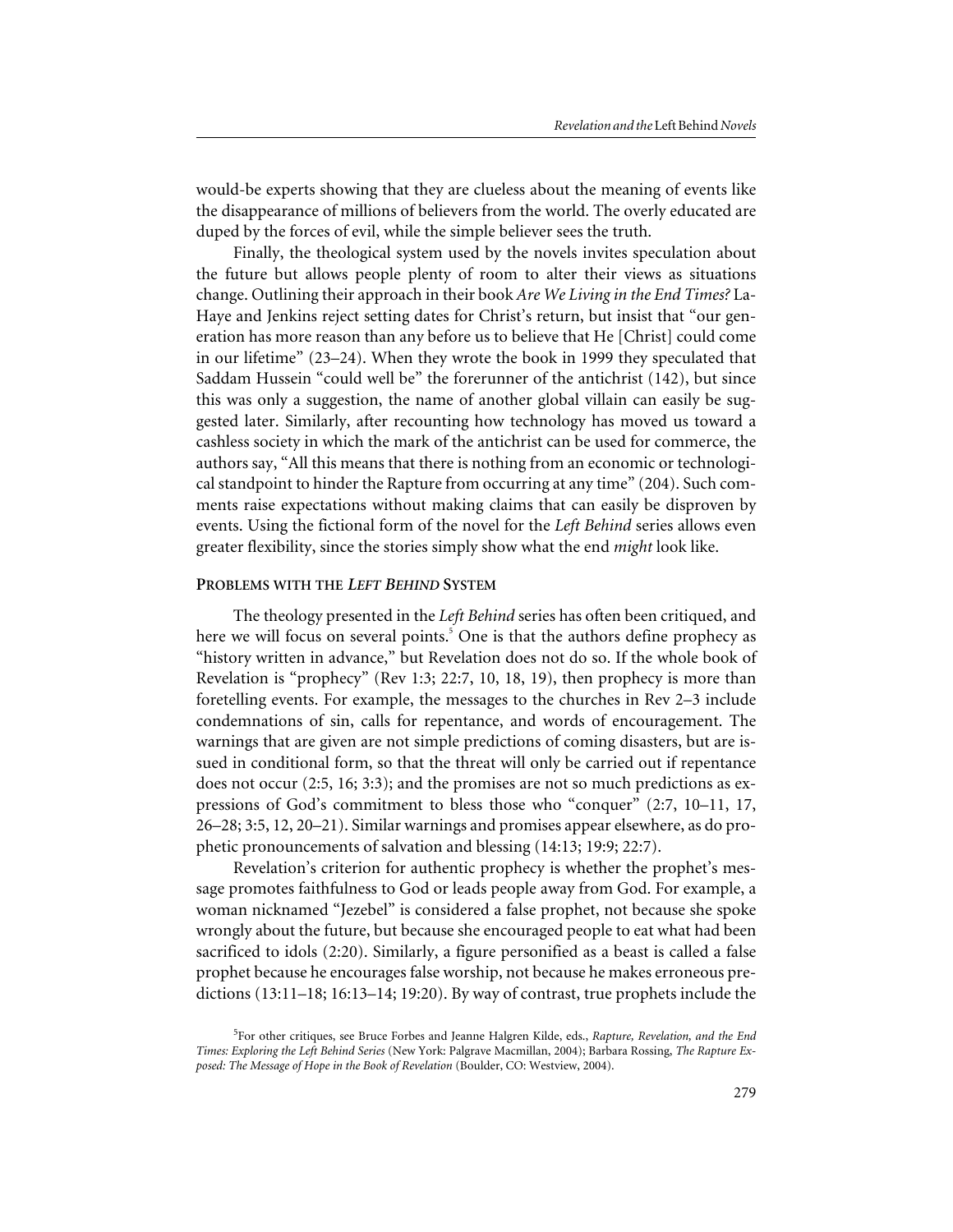two witnesses, who are dressed in sackcloth, implying that that their function is to call people to repentance. Nothing is said about their ability to predict the future  $(11:3).$ 

Revelation's peculiar structure also challenges the idea that it is history written in advance. Interpreters have long noted that Revelation speaks of God's future triumph but does not outline events in a linear sequence. For example, when the seven seals are opened, disasters threaten the earth until the sun becomes black, the stars fall, and the sky vanishes (6:12–14), yet the sky, sun, and stars quickly come back so they can become dark all over again in 8:12 and 16:10. Scenes alternate between earth and heaven with dizzying speed, sometimes looking ahead to the deliverance from tribulation (7:14) and sometimes looking back to the fall Satan that leads to tribulation (12:12). The novels deal with the problem by rearranging biblical passages as needed. For example, Revelation does not mention the two prophetic witnesses until the middle of the book (11:3–10) and does not connect them to the 144,000 (7:4–8), but the witnesses appear in the very first novel in the series, where they actually convert the 144,000 (*Left Behind*, 325, 346).

Second, the dispensationalist system patches together parts of Scripture in a way that alters the meanings that verses had in their original contexts. For example, the system maintains that God fulfilled prophecies up to Dan 9:26, then stopped the clock for at least nineteen centuries. Next, God is to fulfill 1 Thess 4:17 by rapturing the faithful; then, he is to resume the script at Dan 9:27 as the tribulation begins. When read in context, however, Dan 9:26 and 27 clearly speak of the same period of time, not of events separated by two millennia. Similarly, inserting the verse about the saints being caught up in the air from 1 Thess 4:17 into Rev 4 alters the meaning of the rest of the book: instead of calling the whole church to persevere in the face of affliction, the chapters after Rev 4 warn of the tribulations that only those left behind after the rapture must face. The central element becomes the hope of escape from the world by means of the rapture rather than a summons to faithful witness.

Finally, the system insists that biblical prophecies must be taken literally, but it applies this principle selectively. For example, one of the characters in the novels begins explaining the vision of the four horsemen this way: "If you have ever been exposed to such imagery and language before, you probably considered it only symbolic," clearly implying that the text is to be taken literally. One of the listeners accepts this approach, realizing, "Not long ago he would have scoffed at such teaching, such a literal take on so clearly poetic and metaphoric a passage," but no longer. Soon, however, the speaker adds, "Let me clarify," asking, "Who is the first horseman? Clearly he *represents* the Antichrist and his kingdom. His purpose is 'conquering and to conquer.' He has a bow in his hand, a *symbol* of aggressive warfare" (*Tribulation Force*, 65, 71, italics added). While insisting that the text is to be taken literally, the authors recognize that the vision is not about literal horsemen. The issue is not whether Revelation uses symbolism but how one should interpret it.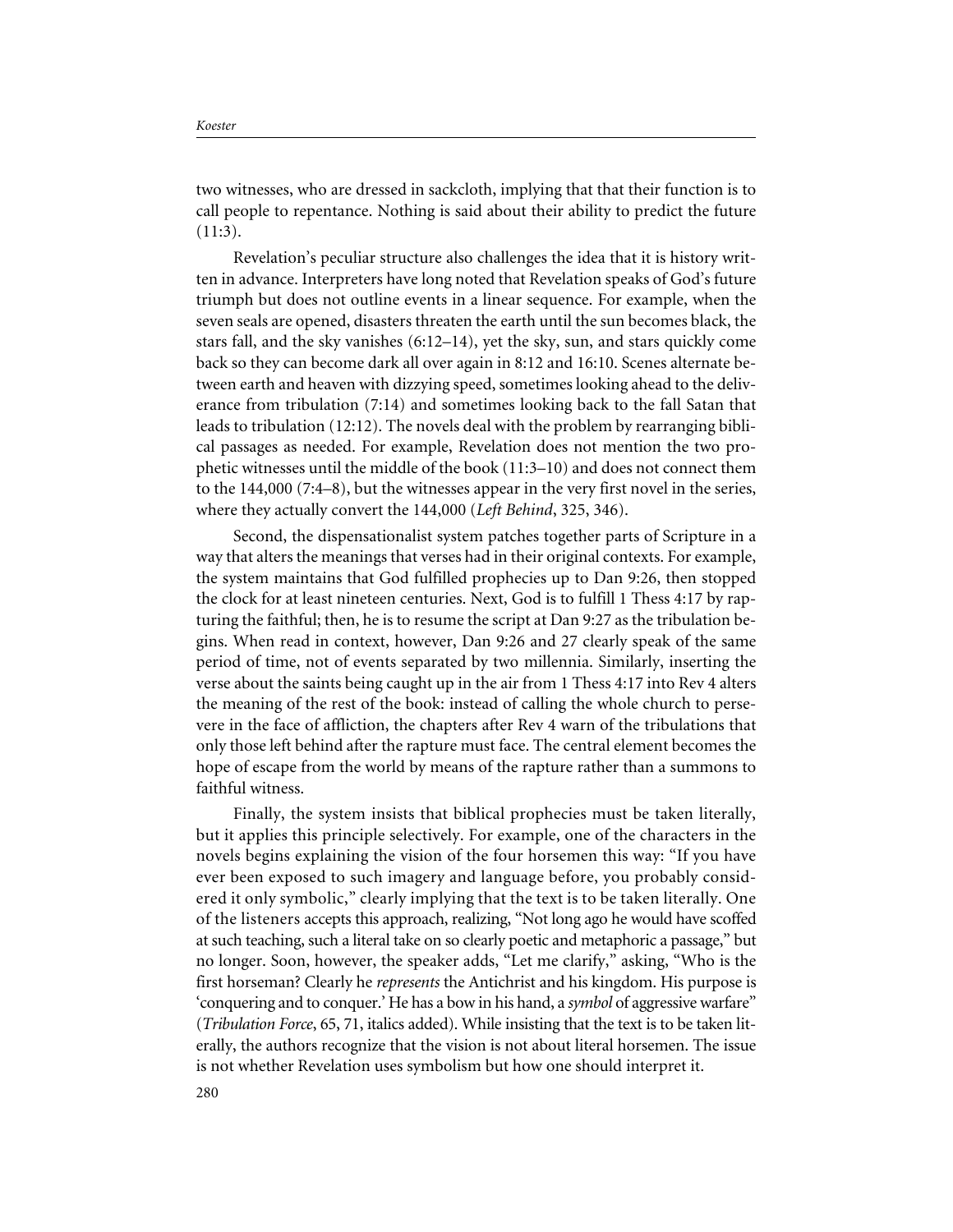#### **WHAT CAN WE LEARN?**

Those who find the *Left Behind* series unappealing usually have little trouble dismissing its message, but the phenomenal popularity of the novels challenges critics to provide a compelling alternative. Questions about God, faith, and the future of the world persist, so if one does not adopt the approach of these novels, what are other options? The dominant method, favored by those trained in biblical scholarship, is to relate Revelation's message to its historical context. This approach rightly assumes that Revelation would have made sense to the readers it first addressed. Since the book begins, "John to the seven churches that are in Asia" (Rev 1:4), modern readers should ask how the Christians in those seven churches would have understood it. The strength of the historical approach is the way it disciplines interpretation by its attention to the ancient context. The problem is that focusing on the ancient context can make Scripture seem remote from issues of faith and life today—the issues that are so important to readers of *Left Behind*.

> *"the challenge is to be more biblical than* **Left Behind***, rather than less biblical, and to read Revelation theologically as well as historically, taking seriously the questions people ask about God and the future"*

Weekly worship is a natural place to consider what Revelation might mean for faith and life, but the *Revised Common Lectionary* selects only six short passages from Revelation to be read in public. These include the opening and concluding greetings from God and Christ as the Alpha and Omega, together with four scenes of the saints in glory. These texts are read during the Sundays after Easter, once every three years, and occasionally on All Saints Day or Christ the King Sunday. The Sunday lectionary completely avoids the beast and the harlot, and steers a wide passage around the seven seals and other plague scenes. Some rather stern warnings do interrupt the greetings at the end of Revelation, but these are conveniently omitted from the assigned reading so that worshipers do not hear them.<sup>6</sup> The result is a pleasant selection of texts that will not disturb or confuse anyone. The problem is that the omitted passages are precisely the ones that generate the most interest.

The challenge is to be more biblical than *Left Behind*, rather than less biblical, and to read Revelation theologically as well as historically, taking seriously the questions people ask about God and the future.<sup>7</sup> Revelation's visions are expansive enough to include a God who can threaten as well as assure, and who confronts the forces of evil as well as encouraging the afflicted. The God envisioned by many

<sup>6</sup> The assigned texts for the Sundays after Easter in series C are Rev 1:4–8; 5:11–14; 7:9–17; 21:1–6; 21:10, 22—22:5; 22:12–14, 16–17, 20–21.

<sup>7</sup> See Craig R. Koester, *Revelation and the End of All Things*(Grand Rapids: Eerdmans, 2001); Richard Bauckham, *The Theology of the Book of Revelation* (Cambridge: Cambridge University, 1993).